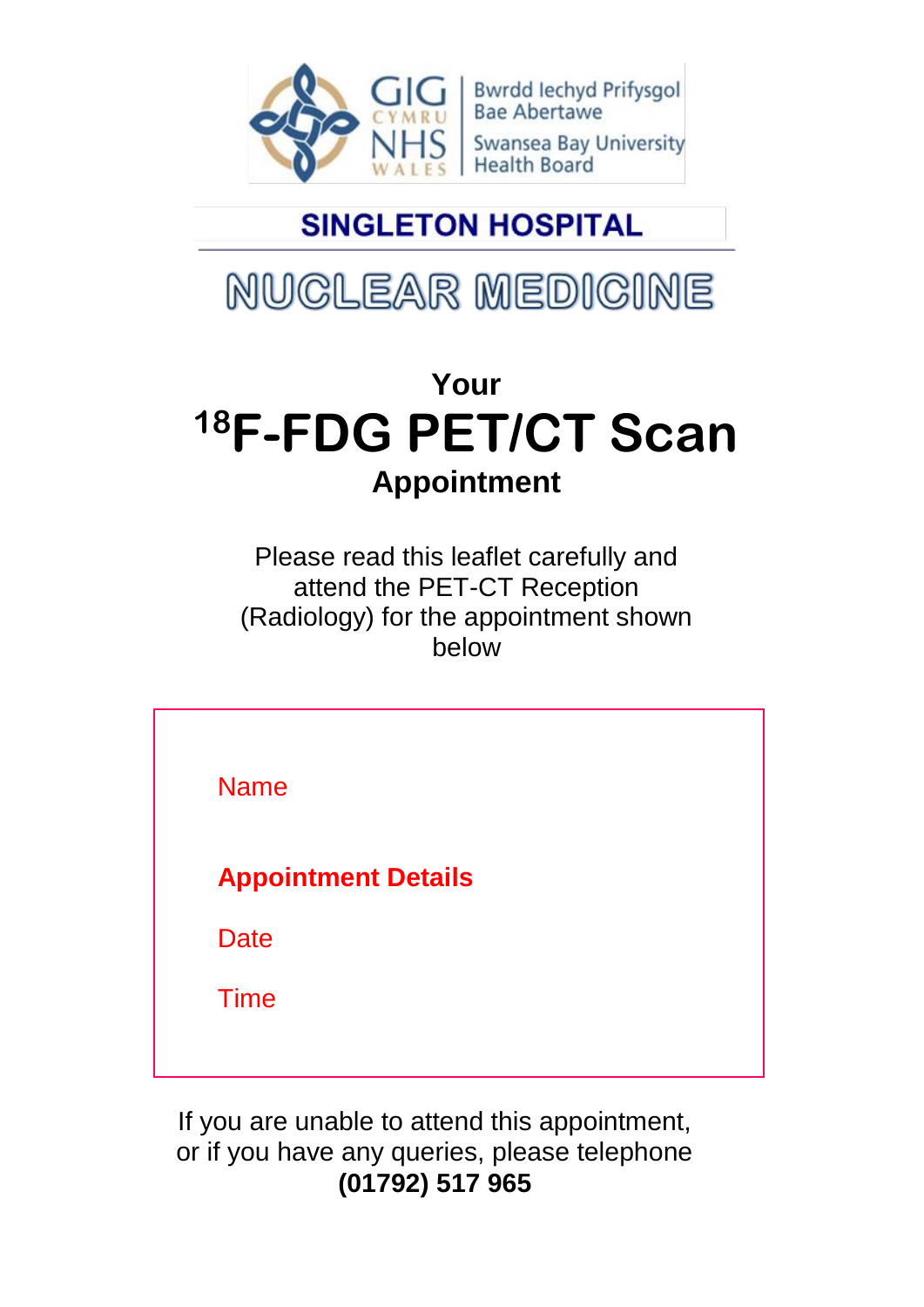#### **A Guide to your <sup>18</sup>F-FDG PET/CT scan**

Your referring specialist has decided that you should have a PET/CT scan as part of your care at this hospital. This is an extremely beneficial procedure as it provides a lot of very useful information that will help decide the type of treatment you may need.

This leaflet contains important information about the procedure, as well as some things that you will need to know and do beforehand. This will help us to ensure that everything runs smoothly for you and you get the best from your scan.

#### **Read this leaflet carefully and if there are any questions or concerns please telephone the department.**

#### **What is an <sup>18</sup>F-FDG PET/CT scan?**

A PET/CT scan is made up of two scan types or 'imaging':

**PET** (Positron Emission Tomography) uses very small amounts of a radioactive sugar (<sup>18</sup>F-FDG) which, once injected into one of your veins, can be seen on the scan and show how parts of your body are functioning. **CT** (Computed Tomography) uses X-rays to produce images of the different density or thickness of organs in your body.

By combining these two images, a PET/CT scan can show how well certain parts of your body are working, as well as showing what they look like. You get a very detailed and accurate internal picture which a referring specialist can use to help diagnose and, if necessary, decide the most effective treatment.

PET/CT scans are particularly helpful for investigating confirmed cases of [cancer,](https://www.nhs.uk/conditions/cancer/) to see how far the cancer has spread and how well it is responding to treatment. PET/CT scans are sometimes used to help plan operations, such as brain surgery for [epilepsy.](https://www.nhs.uk/conditions/epilepsy/) They can also help diagnose some conditions that affect the normal workings of the brain, such as [dementia.](https://www.nhs.uk/conditions/dementia/about/?)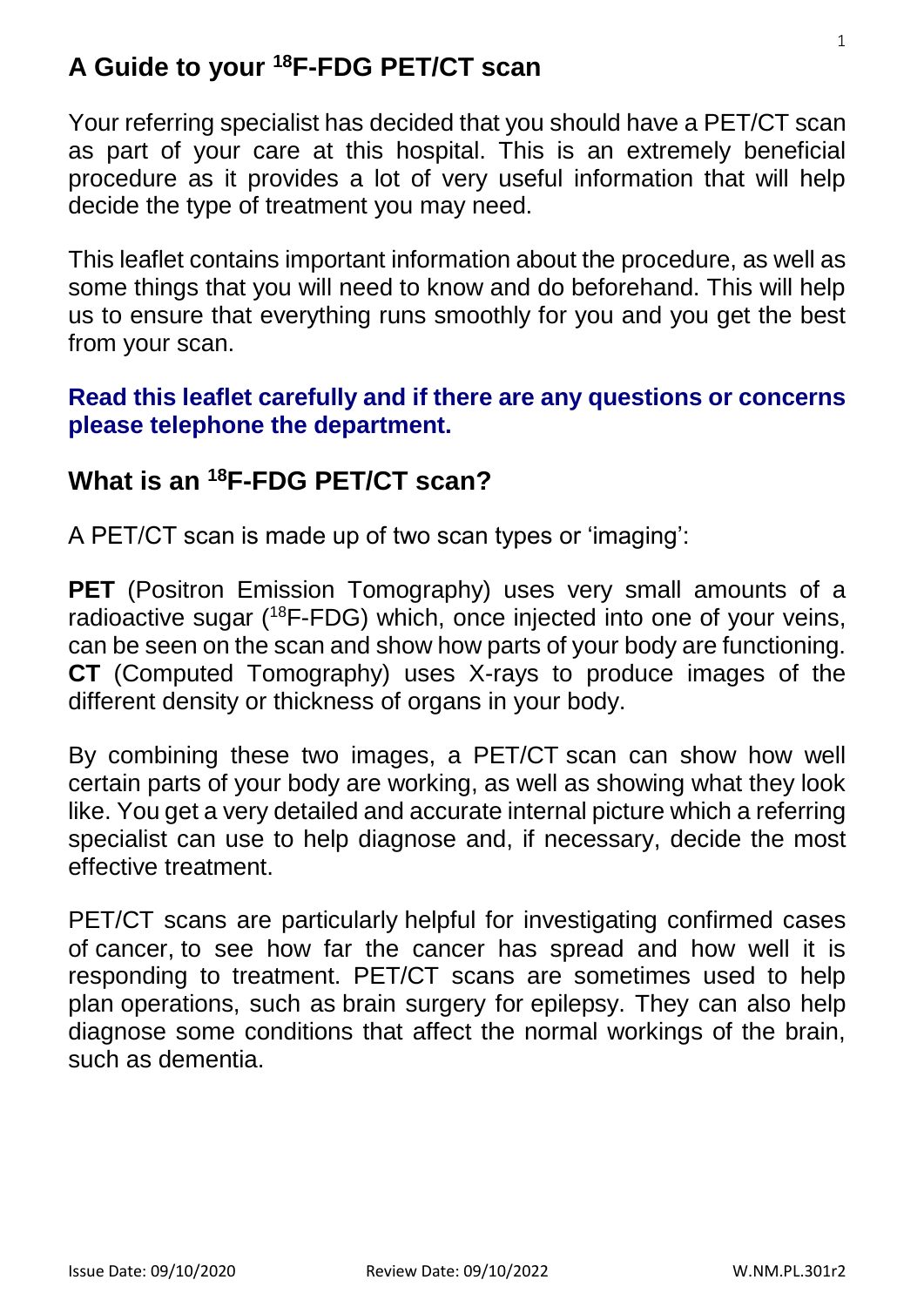- Take all regular medication as normal and bring a list of your medication with you to your appointment;
- Do not eat during the 6 hours before your scan, and drink only plain, unflavoured water. **Why?**

Food and sugar in flavoured drinks will interfere with the quality of your scan. Drinking plenty of tap water (roughly 4 to 5 glasses) will help to flush the injection we give you through your body.

#### **Diabetics will be given separate fasting and medication instructions**

 Avoid strenuous activity and exercise for **24 hours** prior to your appointment. **Why?**

We need you to be as relaxed and rested as possible. Unnecessary radioactive uptake in active muscles will also reduce the quality of your scan.

 Make sure you keep yourself warm for **12 hours** before your scan, and bring some warm clothes to your appointment with you. **Why?**

If you are cold, there may be more uptake of the radioactive tracer in your muscles and other tissues. This could reduce the quality of your scan.

• If possible, wear loose fitting clothes without metal zips/fasteners and minimal jewellery. We will be able to provide suitable clothing, alternatively. **Why?**

You will need to remove any jewellery or metallic objects, as the presence of metals will create imaging problems. We can't guarantee the safety of valuables so you may want to leave them at home.

 If you are running late or are unable to attend, you must contact us **IMMEDIATELY**. Aim to arrive 15 minutes prior to your appointment. **Why?**

For the procedure, you will be given an injection, which is produced just for you and has a very short shelf life. If you are late, we may not be able to proceed with your scan.

**If you think you are going to be late, or don't think you can come please call us on 01792 517 965 as soon as possible.**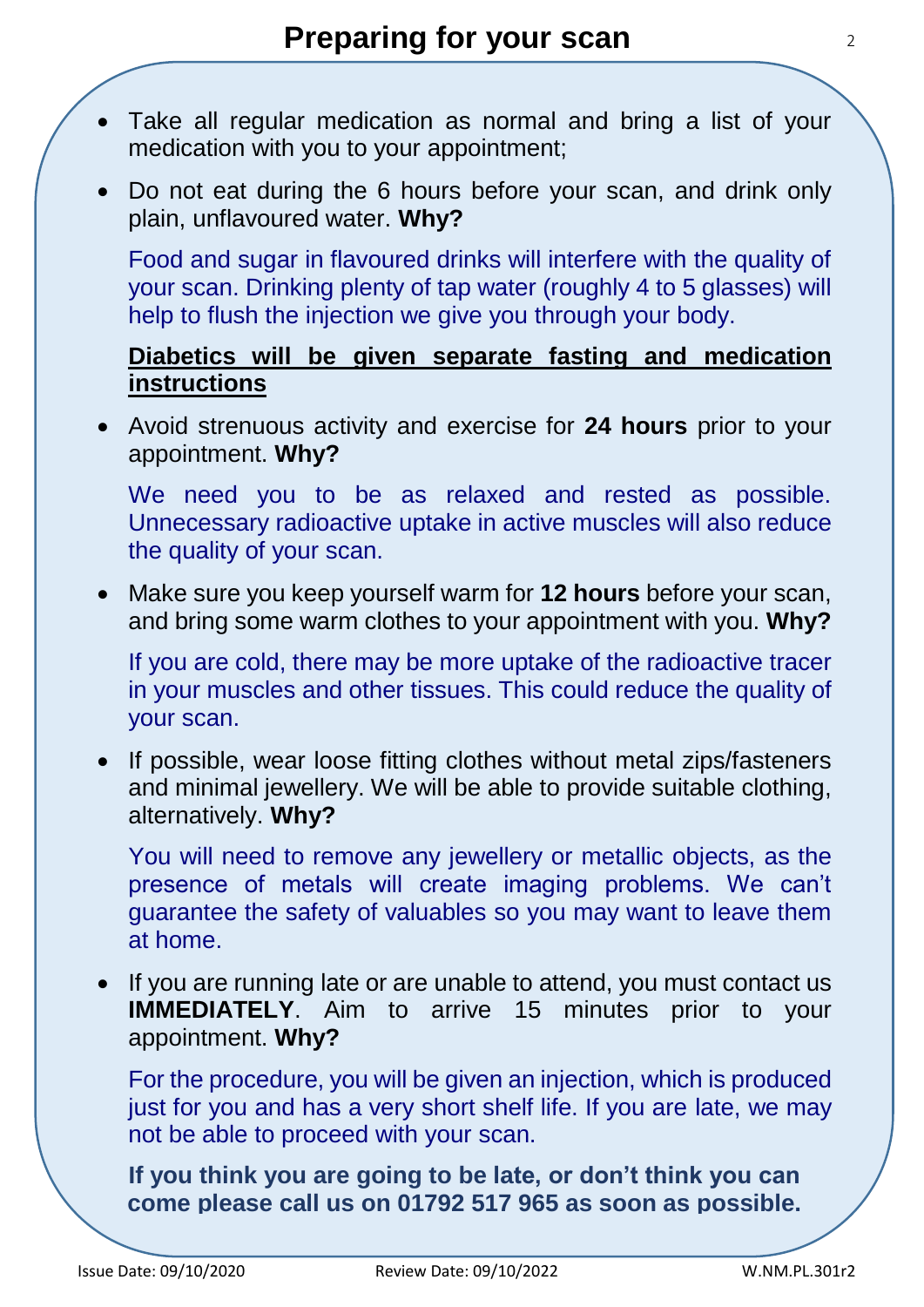- You may bring a friend or relative, provided that they are **over 18** and **not pregnant**. However, they will have to remain in the waiting room during your appointment.
- If you are claustrophobic, please ask the hospital staff before the day of the scan about the possibility of having a mild sedative to help you relax. Sometimes your referring specialist may also decide to give you a sedative to get better results from your scan. This will be discussed with you prior to your appointment. You will be asked not to drive for 24 hours afterwards, as it may not be safe to do so.
- Expect to be in the department **for 2-3 hours.**

### **What does the test involve?**

- Following check-in at reception, you will be escorted to a private preparation area;
- You may be asked to change into a gown and remove jewellery or metallic objects;
- You will be asked a brief medical history and the procedure will be explained;
- Sometimes there will be staff in supervised clinical training present. Please tell us if you are not comfortable with this.
- A small needle will be inserted into a vein in your arm/hand. We will take a small blood sample to check that your blood glucose level is within the acceptable range. The radioactive sugar will then be injected;
- After the injection, you will need to rest and remain lying down comfortably for approximately 1 hour while the radioactive sugar is absorbed into your body. You will be asked to avoid talking while you wait because moving and speaking can affect where the radioactive tracer goes in your body;
- Immediately prior to your scan, you will be asked to empty your bladder;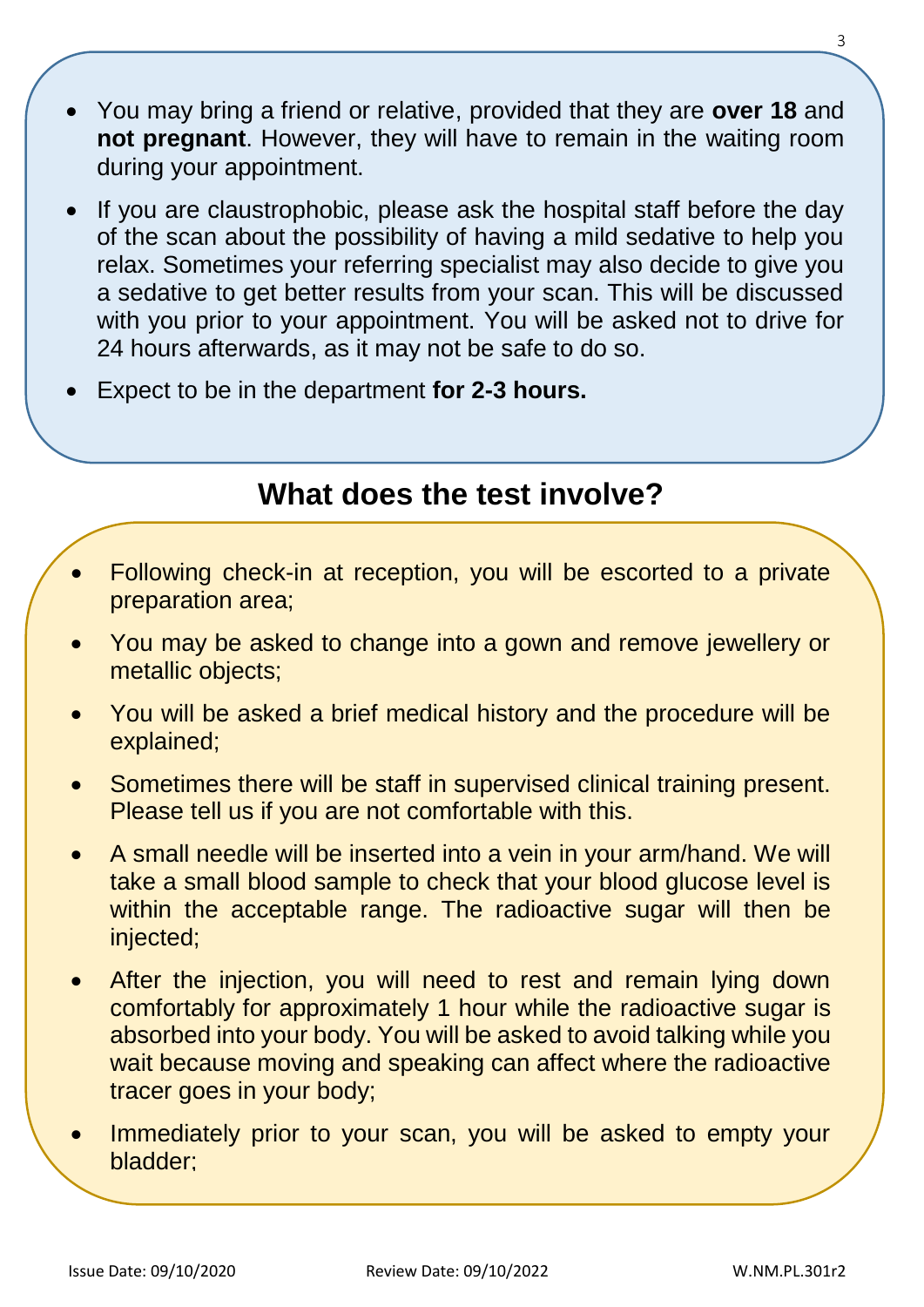- In the scanning room, you will be asked to lie on your back on the scanning bed with your arms supported above your head. In certain circumstances, we may scan you with your arms by your side;
- The bed will move through the ring of the scanner and collect images for between 15 to 60 minutes, depending on the type of scan that you need;
- It is very important that you keep still during the entire scan.

### **Benefits, Risks and Side Effects**

The main benefit of the test is making the correct diagnosis or allowing us to effectively monitor your treatment. Please remember that your referring specialist has decided that this scan is beneficial for you.

Nuclear Medicine procedures are among the safest of diagnostic imaging tests. The amount of radiation received during a PET/CT scan will have been approved by an imaging specialist and tailored specifically to you. The typical amount of radiation from the entire examination is about the same as you would receive naturally over seven years so the risks associated with it are considered to be low. Also, there have been no documented side effects associated with the radioactive tracer.

The scan will not be uncomfortable, apart from the pinprick of the injections. You will need to remain still while the pictures are taken but you will be placed as comfortably as possible.

### **After the scan**

Once the scan is complete and you have used the toilet, you are free to leave as soon as you feel ready. You may eat and drink immediately after the scan. **Drink 4-5 glasses of water** and empty your bladder frequently, to flush any excess tracer from your kidneys. This will lower the radiation dose to your bladder and pelvis.

We recommend that you stay away from **pregnant women and young children** for about **8 hours** while the radioactive tracer may still be in your system.

#### **When will I get my results?**

You will not have the results on the day of your scan. Your scan will be analysed by our Consultant Radiologist and a report will be sent to the referring specialist who requested your scan within 1 week.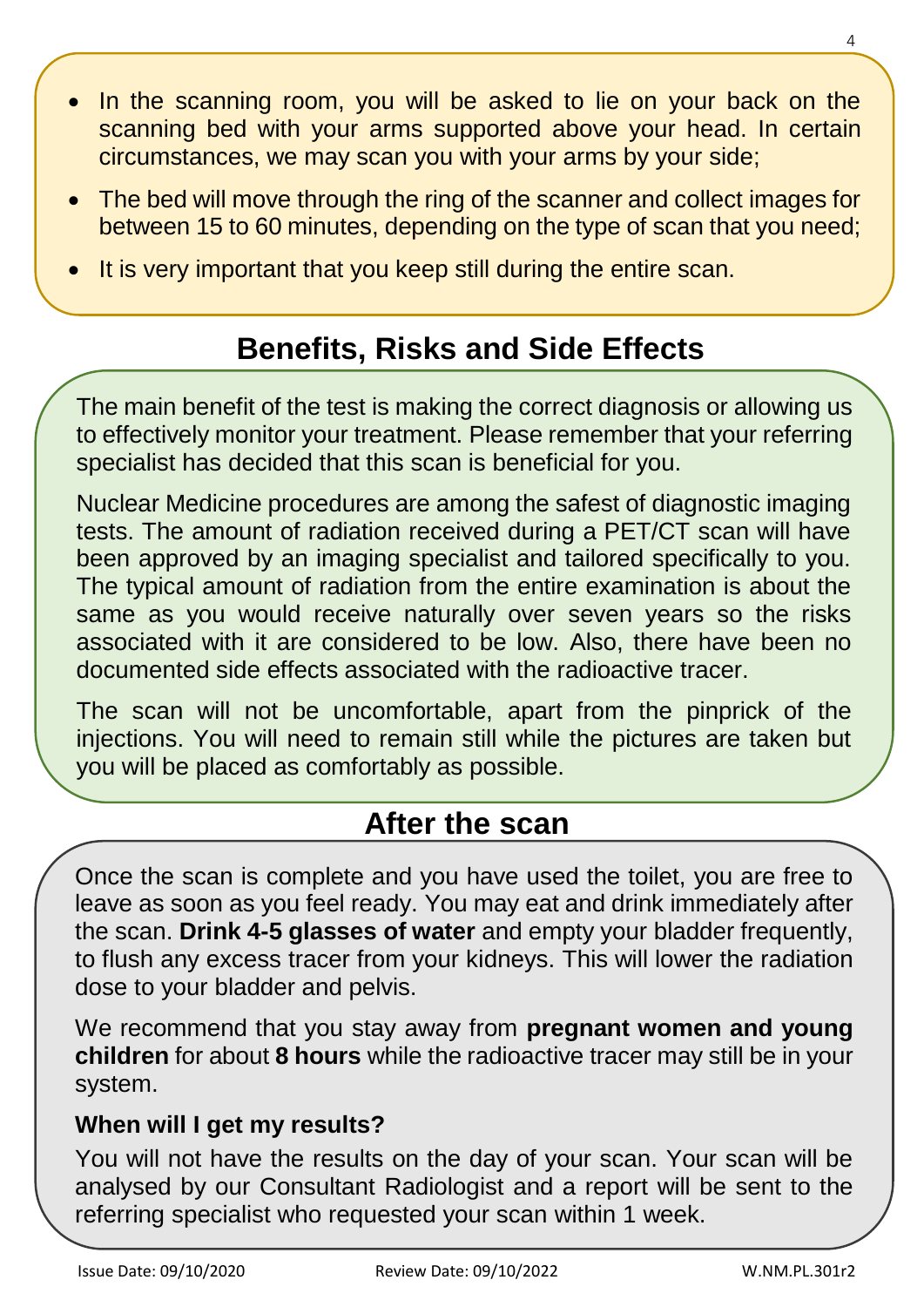### **Meet the PET/CT team**

A mixed group of professionals from the **NHS** and from **Alliance Medical** will be involved in providing your scan.



### **The PET/CT Scanner**

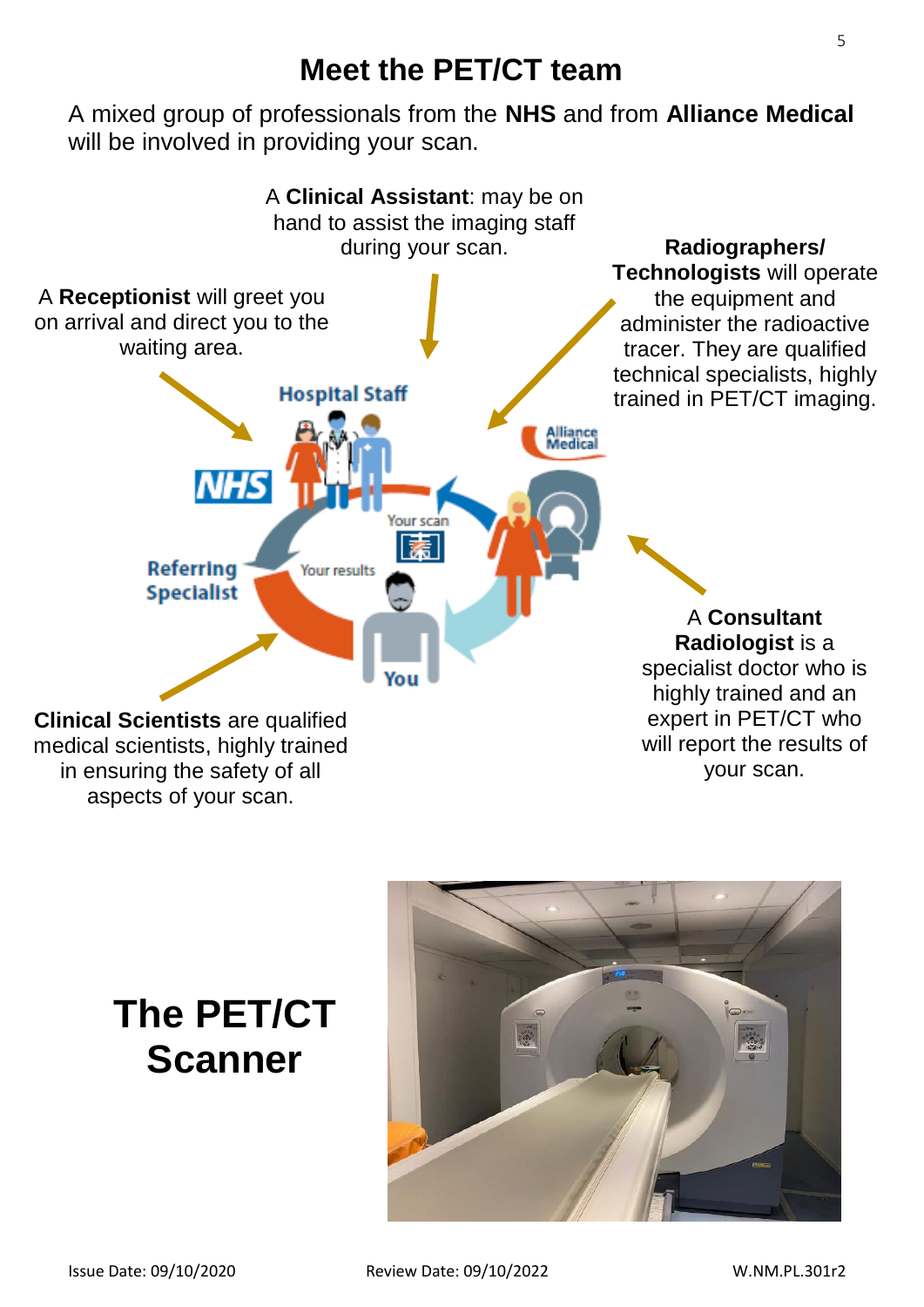- 1. If you are **pregnant**, trying to get pregnant or if you are **breastfeeding**, please contact the department.
- 2. If you are on **dialysis treatment**, please contact the department (unless you have already discussed this with us).
- 3. Please do not give **blood** or **urine samples** during the first **24 hours** following your PET/CT scan appointment.
- 4. Continue with any **medication** that has been prescribed for you.
- 5. **Do not eat** for 6 hours before your appointment.
- 6. Drink only **plain, unflavoured water**, for 6 hours before your appointment.
- 7. **Keep warm** for 12 hours before your appointment, and bring some warm clothes with you.
- 8. Arrive at the department **promptly** at the time and date given on the front of this leaflet.
- 9. Upon arrival, report to the **PET/CT reception desk**. A map of the hospital is shown on the back of this leaflet.
- 10. If you are given a sedative, you will be asked **not to drive for 24 hours** following your scan. Please make sure that you have planned how you will get home.

11. If you **cannot** attend for your scan or if you have any questions about

Please be aware that we can sometimes experience technical difficulties with the scanner or the injection (which is manufactured off-site). On these rare occasions, we will inform you as soon as possible and we will arrange a new appointment with you.

#### **Questions?**

If you have any questions or concerns regarding your appointment, please contact us on **01792 517 965** or alternatively on **01792 285 295**.